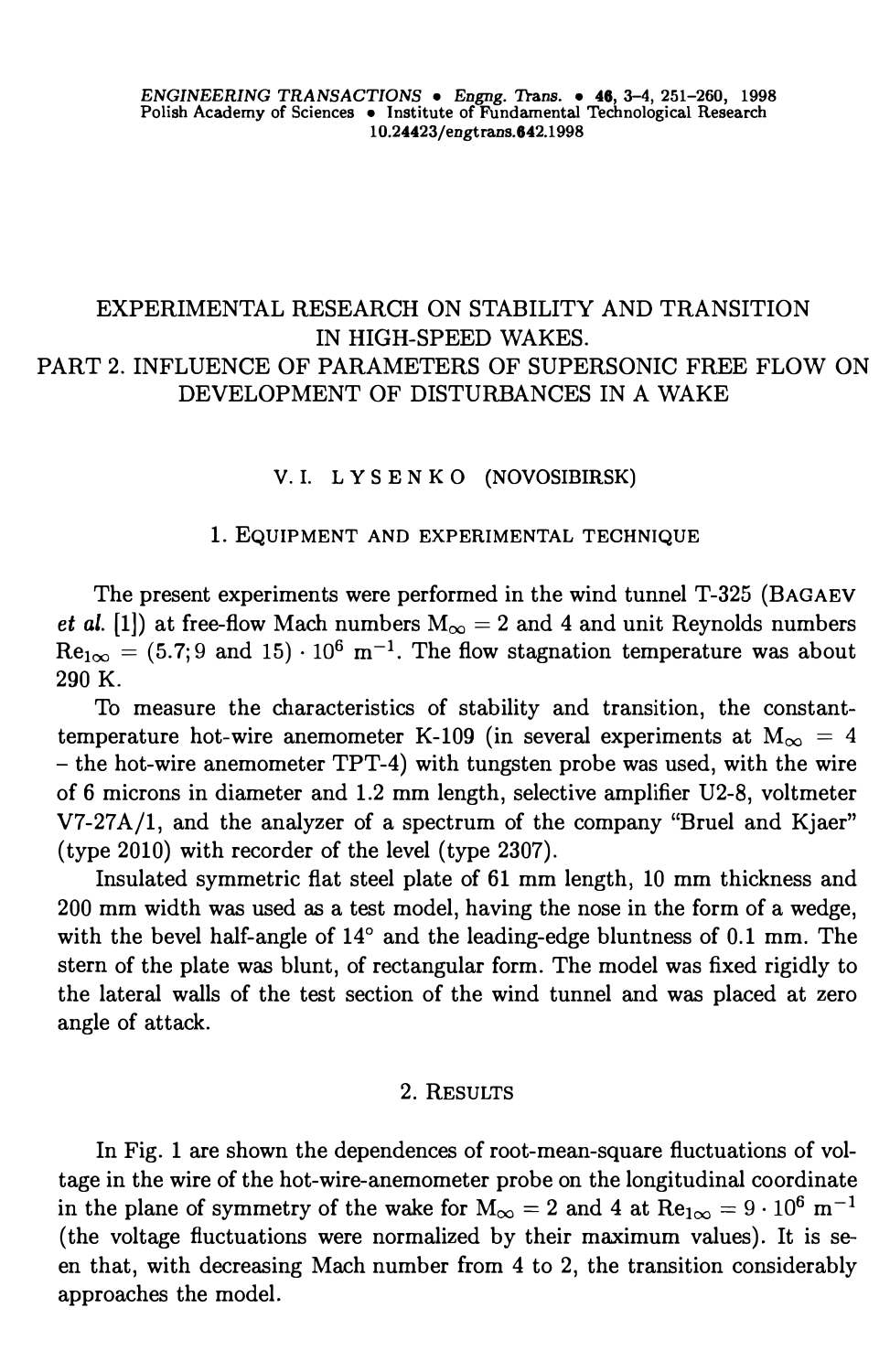

FIG. 1. Distribution of the hot-wire fluctuations along longitudinal coordinate at  $y = 0$ for  $M_{\infty} = 2$  and 4.

In Fig. 2 the disturbance amplification rates in the wake  $-\hat{\alpha}_i = (de_f/e_f)$  $\cdot b/2dx$  (b is the wake thickness) depending on frequency f for  $M_{\infty} = 2$  and 4 are shown. The measurements were carried out in the layer with maximum (across the wake) values of  $\langle e \rangle$  (this layer is close to the critical one). In Fig. 2 it is seen that, with decreasing Mach number from 4 to 2, the disturbance amplification rates increased considerably.

The growth of longitudinal coordinate of transition  $x_t$  with  $M_{\infty}$  increasing from 2 up to 4 in that part of the work corresponds to the growth of  $x_t$  with  $M_{\infty}$  increasing from 4 up to 5 and from 5 up to 7, obtained by the author in the hotshot tunnel "Transit" (see Part 1) in the wake behind the model, similar to that used in the first part of the work (in "Transit" with  $M_{\infty}$  changing from 4 up to 7 for  $\text{Re}_{1\infty} \approx 60 \cdot 10^6 \text{ m}^{-1}$ , the longitudinal coordinate of transition increased by 100%, approximately).

Thus, the experiments set up at  $M_{\infty} = 2, 4, 5$  and 7, have shown the stabilizing influence of the growth of the Mach number on the development of disturbances in a wake. With increasing Mach number (from 2 up to 4), the disturbance amplification rates decrease essentially. This conclusion does not contradict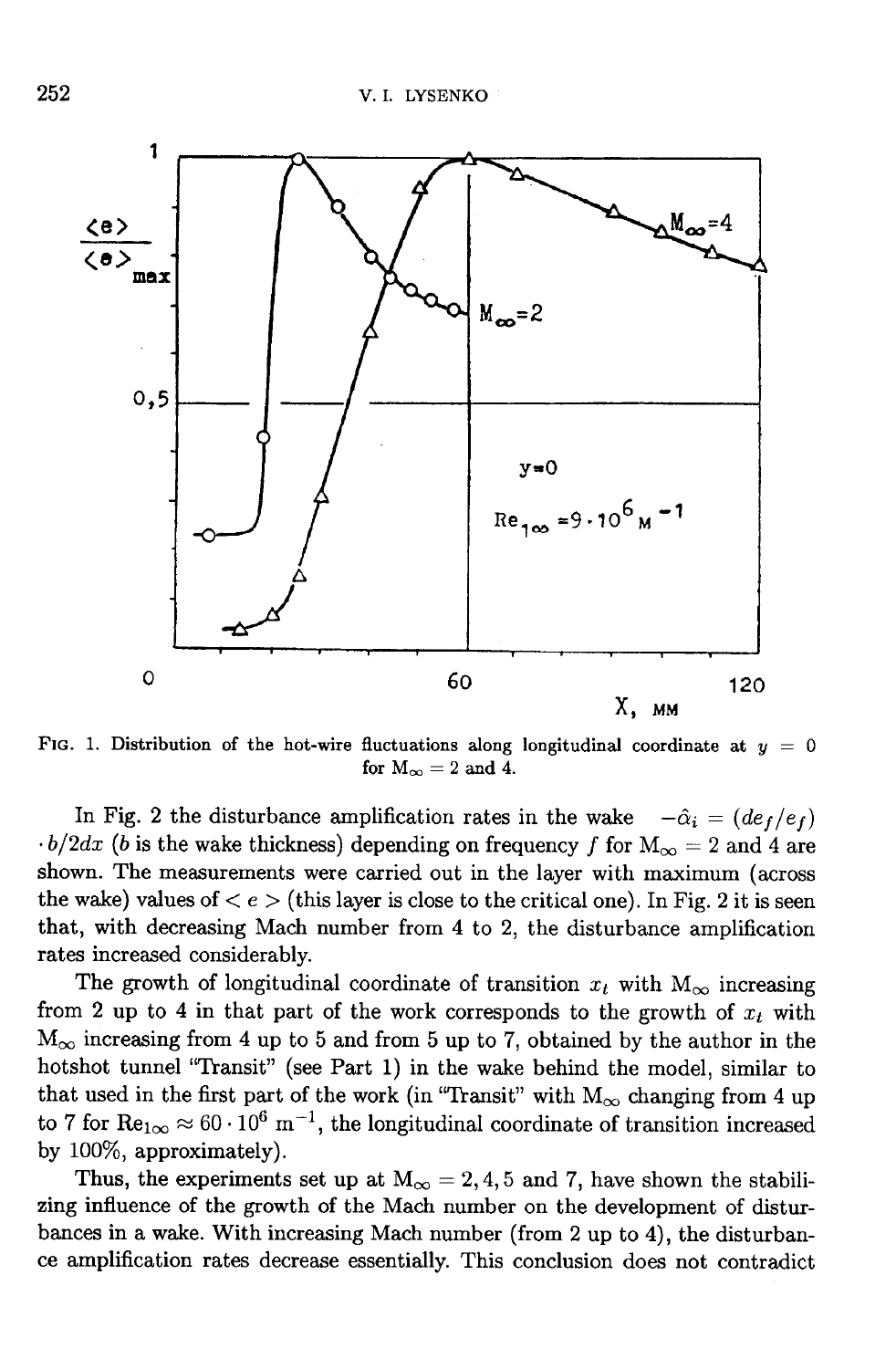the results of a number of theoretical researches of stability of mixing layers (JACKSON and GROSCH [2 - 6]; KUDRYAVTSEV and SOLOVYOV [7, 8]; RAGAB and WU [9]; ZHUANG et al. [10]; KIM [11]; MACARAEG and STREETT [12]), in which it was shown that at fixed  $\overline{T}_w$ , the increase of M increases the stability of flow in a shear layer with respect to subsonic disturbances. This conclusion corresponds to the theoretical works on the stability of wakes (LEES [13]; LEES and GOLD [14]; GERTSENSTEIN and KOSHKO [15]; CHEN et al. [16]), in which it was found that, with the growth of the Mach number, the disturbance amplification rates decrease.



FIG. 2. The disturbance amplification rates as a function of frequency at  $y = y_{\text{&}< e\text{&}> max}$  for  $M_{\infty} = 2$  (()) and 4 ( $\Delta$ ).

The influence of the unit Reynolds number on the development of disturbances in a wake was also investigated. The experiments were performed in the plane of symmetry of the wake at  $M_{\infty} = 2$  and  $Re_{1\infty} = (5, 7; 9 \text{ and } 15) \cdot 10^6 \text{ m}^{-1}$  curves 1-3 in Fig. 3, where the results of researches are presented. In Fig. 3 all voltage fluctuations are nondimensionalized by their initial values near the border of a recirculation zone. Stabilization of disturbances (reduction of amplification rates) and the withdrawal of transition in the wake at decreasing  $Re_{1\infty}$  are shown. It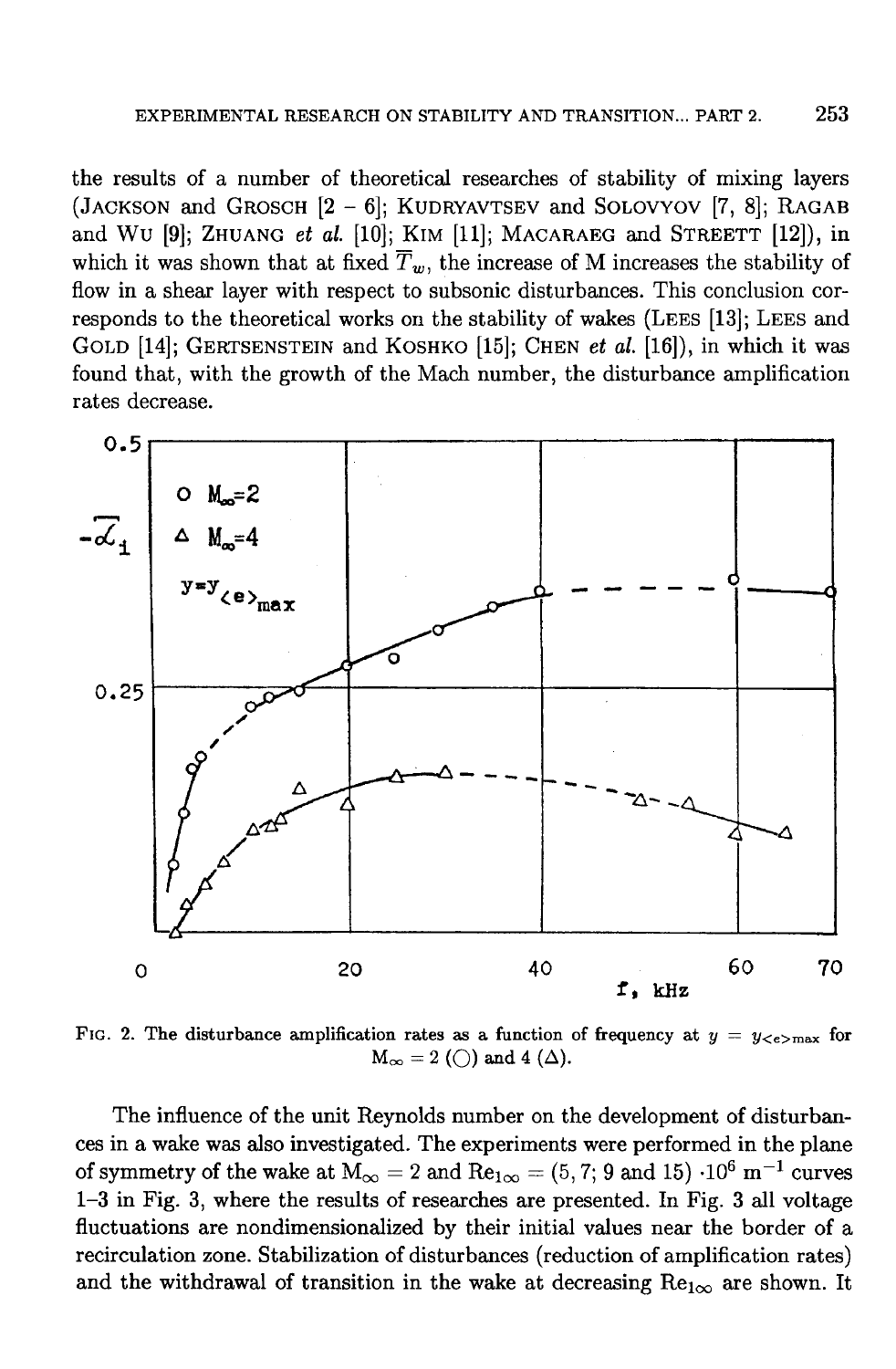corresponds to the results of the paper by McLUGHLIN [17], in which with the help of a hot-wire anemometer, a significant reduction of the level of disturbances was found in a wake at decreasing  $Re_{1\infty}$ .



FIG. 3. Distribution of the hot-wire fluctuations along streamwise coordinate at  $M_{\infty} = 2$ <br>and  $y = 0$  for different unit Reynolds numbers  $(1, 0 - 5.7 \cdot 10^6 \text{ m}^{-1}; 2, \Delta - 9 \cdot 10^6 \text{ m}^{-1};$  $3, +, -15 \cdot 10^{\circ}$  m<sup>-1</sup>).

The development of disturbances in the wake at  $M_{\infty} = 2$  and  $Re_{1\infty} = 5.7$ .  $10^6$  m<sup>-1</sup> is illustrated by Fig. 4, where the nondimensional profiles of fluctuations  $\langle \bar{e} \rangle = \langle e \rangle / \langle e \rangle$  (normal coordinate y is measured from the plane of symmetry of the wake) for  $x = 20,27$  (shortly before transition), 44 and 60 mm (lines 1-4) are shown. The measurements were performed at the rather large wire overheating of 0.7, when the hot-wire anemometer registered actually the fluctuations of the mass flow. It is seen that in the laminar wake with increasing  $x$  the growth of disturbances takes place; in addition, the wake thickness remains almost the same. However, after the wake turbulization the appreciable flattering of the profile of disturbances occurs at the expense of reduction of maximum inthe-wake fluctuations. In addition, the thickness of the most disturbed part of the wake and the normal coordinate of the layer with the maximum disturbances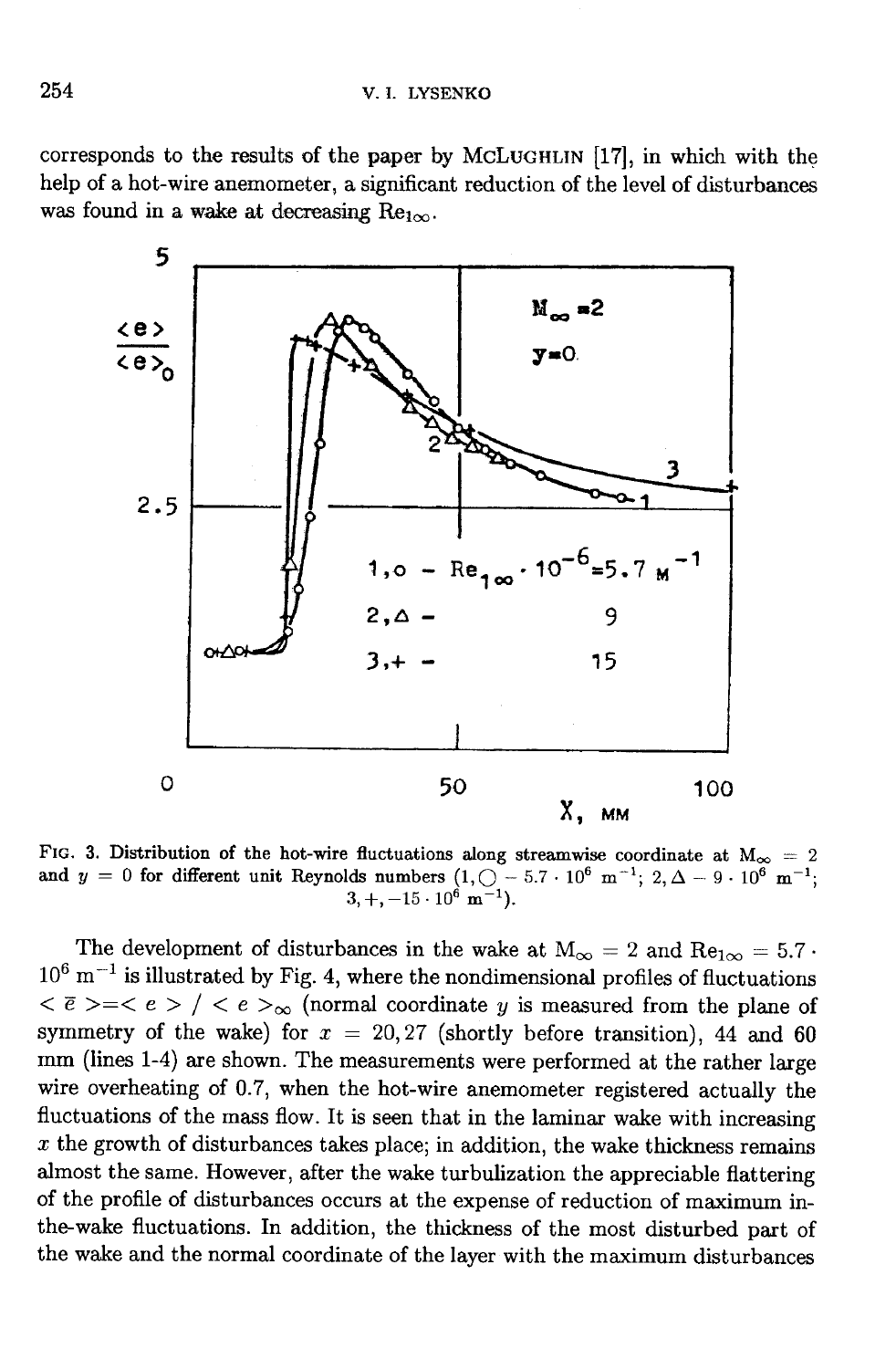increase more intensively, what corresponds to the statement of BEHRENS [18] and DEMETRIADES [19] that the appreciable expansion of a wake is the attribute of the transition. The development of the wake disturbances at  $M_{\infty} = 2$ , shown in Fig. 4, is completely similar to the obtained results of the earlier research made at  $M_{\infty} = 4$ .



FIG. 4. Nondimensional profiles of fluctuations for  $M_{\infty} = 2$  at different longitudinal coordinates  $(1, \bigcirc -x = 20$  mm;  $2, \Delta -27$  mm;  $3, \times -44$  mm;  $4, \bullet -60$  mm).

In Figs. 5 and 6, the spectra of energy of pulsations in the wire of probe of the hot-wire anemometer (the distribution of amplitude of disturbances  $e_f$  for different frequencies f) in the layer with maximum (across the wake) values of  $\langle e \rangle$ (layer close to the critical one), respectively at  $M_{\infty} = 2$ ,  $Re_{1\infty} = 5.7 \cdot 10^6$  m<sup>-1</sup> and  $M_{\infty} = 4$ ,  $Re_{1\infty} = 9 \cdot 10^6$  m<sup>-1</sup> for different values of longitudinal coordinate are shown. In Fig. 5 the spectra 1 and 2 for  $x = 12$  and 14 mm (both in the free viscous layer) are plotted;  $3 - 6 -$  for  $x = 22$ , 24, 27 and 30 mm (the spectrum 6 was obtained in the transitional zone); and in Fig. 6, the spectra  $1 - 3 -$  for  $x = 40, 45$  and 60 mm (spectrum 3 was obtained in the zone of transition).

Similar spectra of energy of fluctuations, but for  $y = 0$  (in the plane of symmetry of the wake), are presented in Fig. 7 ( $M_{\infty} = 2$ , here the curves 1 - 4 correspond to  $x = 22$ , 24, 27 and 30 mm) and in Fig. 8 ( $M_{\infty} = 4$ , the curves 1 -4 correspond to  $x = 40, 45, 50$  and 60 mm).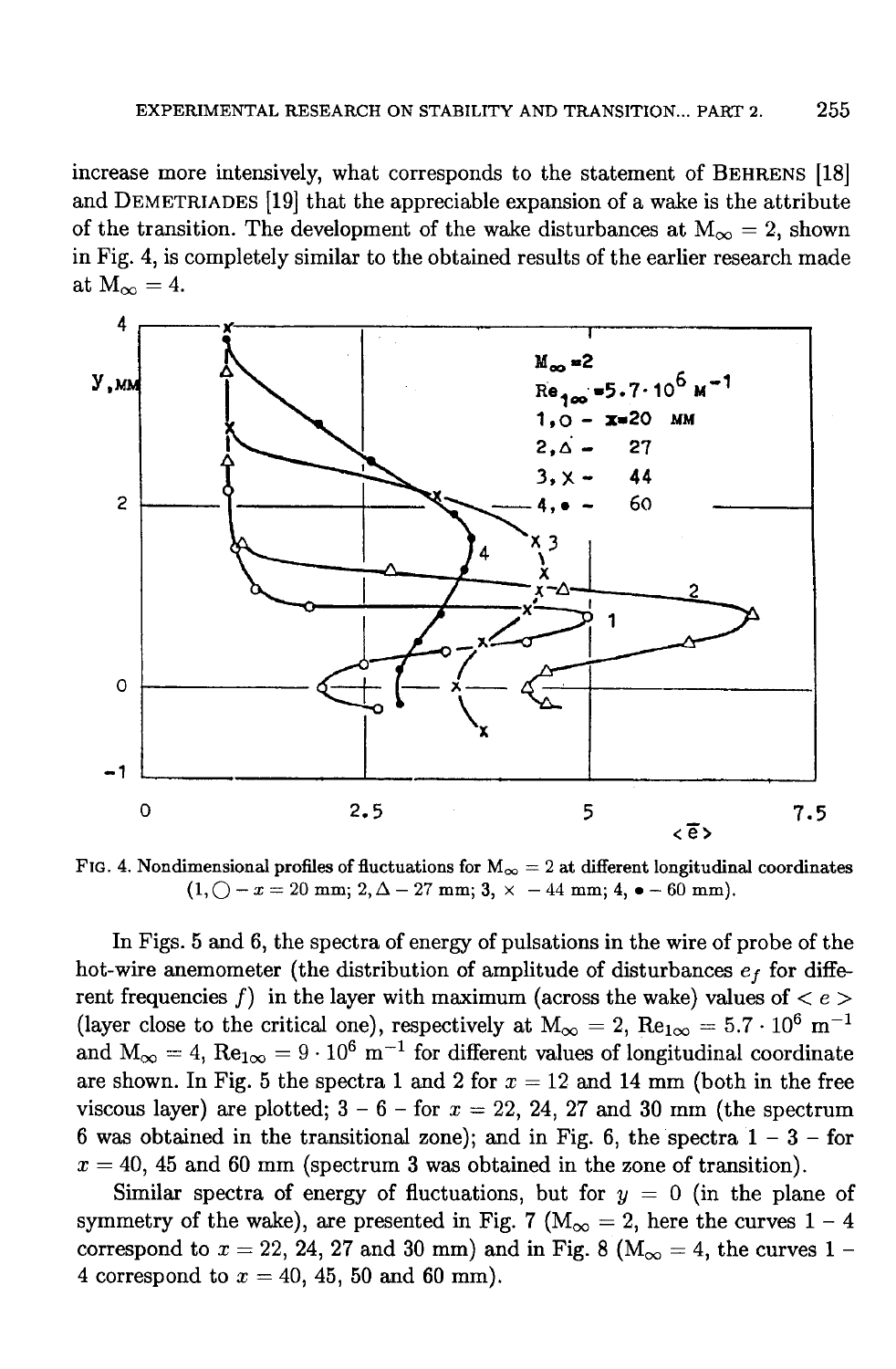

FIG. 5. The energy spectra at  $M_{\infty} = 2$ ,  $l_k = 0$  and  $y = y \leq e > \max(1 - x = 12 \text{ mm}, 2 - 14,$  $3-22, 4-24, 5-27, 6-30$ .



FIG. 6. The energy spectra at  $M_{\infty} = 4$  and  $y = 0$  (1 - x = 40 mm, 2 - 45, 3 - 50, 4 - 60).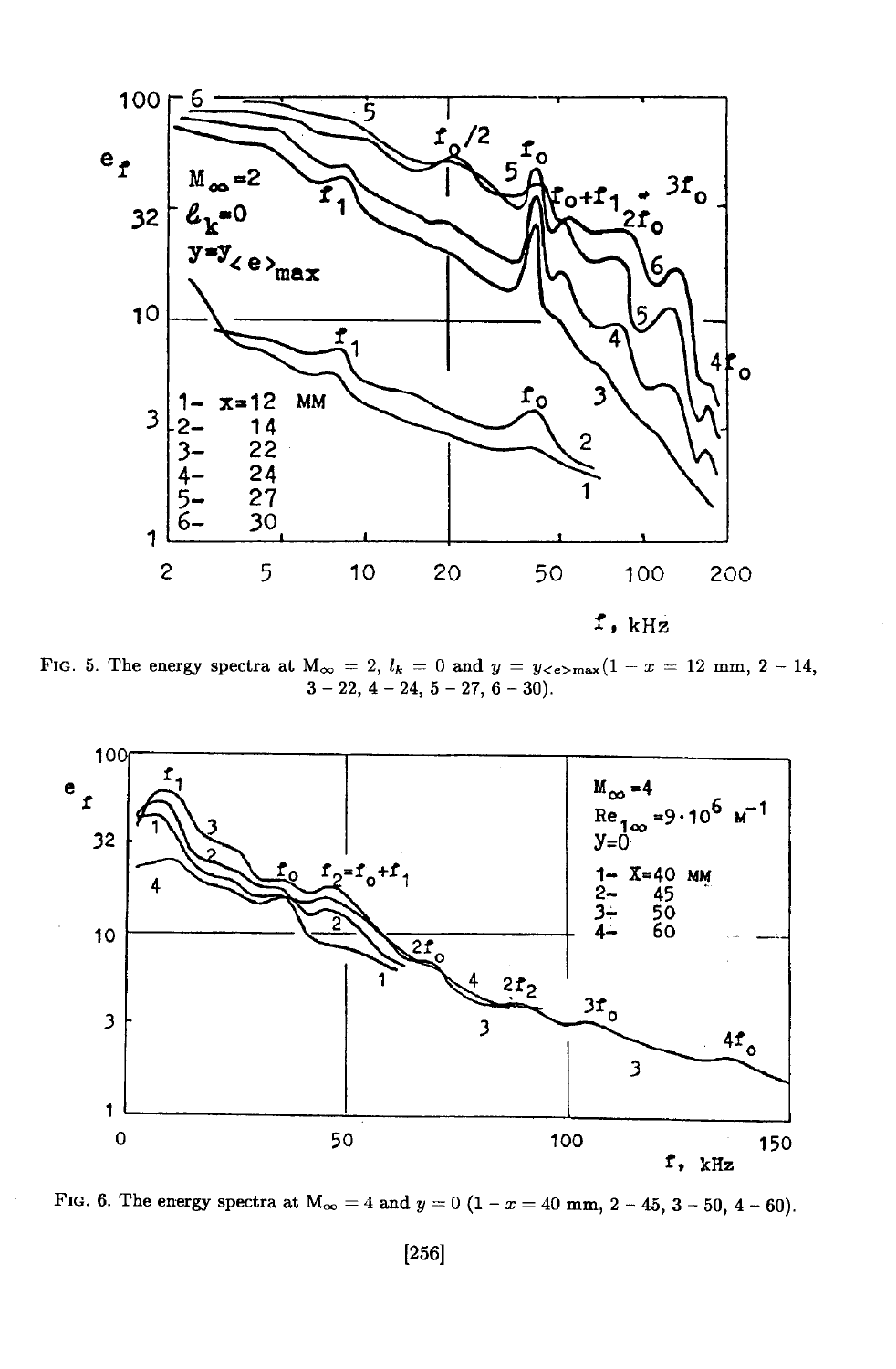

FIG. 7. The energy spectra at  $M_{\infty} = 2$ ,  $\text{Re}_{1\infty} = 5.7 \cdot 10^6 \text{ m}^{-1}$ ,  $l_k = 0$  and  $y = 0$   $(1 - x = 22 \text{ mm})$ ,  $2 - 24$ ,  $3 - 27$ ,  $4 - 30$ ).



FIG. 8. The energy spectra at  $M_{\infty} = 4$ ,  $Re_{1\infty} = 9 \cdot 10^6$  m<sup>-1</sup> and  $y = y_{\leq e > \max}$  (1 - x = 40 mm,  $2 - 45$ ,  $3 - 60$ ).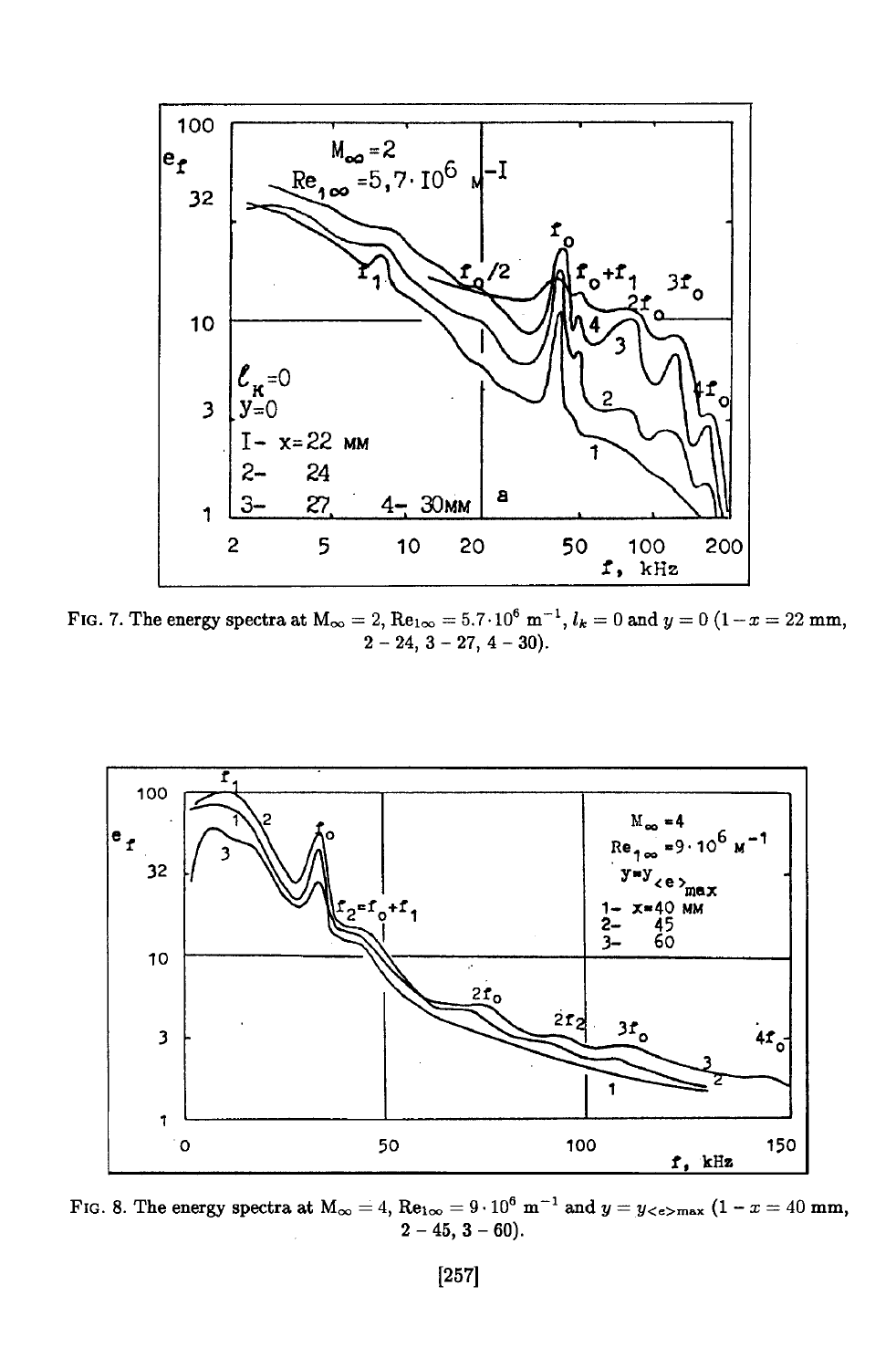#### V. I. LYSENKO

For  $M_{\infty} = 2$  and 4, the common objective laws were found. In the final part of a free viscous layer (directly before its transition into a wake) and in the linear stage of development of a wake (regular wake), appears a distinct maximum in the spectral distribution of fluctuations – the disturbances with frequency  $f_0 = 43$ kHz for  $M_{\infty} = 2$  and 35 kHz for  $M_{\infty} = 4$  begin to grow essentially. The Strouhal number, based on frequency of this maximum, thickness of the wake near the throat and speed of the undisturbed flow, are equal to  $S = f_0 b_0/u_\infty = 0.3$ , respectively.



FIG. 9. The wake disturbance amplification rates as a function of frequency at  $M_{\infty} = 2$ ,<br>Re<sub>1 $\infty$ </sub> = 5.7 · 10<sup>6</sup> m<sup>-1</sup>, x = 23 mm and y = y<sub><e>max</sub>.

In the nonlinear stage of development of disturbances in the wake (at 22 mm  $x <$  29 mm for  $M_{\infty} = 2$  and at 40 mm  $x <$  56 mm for  $M_{\infty} = 4$ , the basic tone with frequency  $f_0$  still dominates in the spectrum of energy of fluctuations (down to the beginning of the transition, when the disturbances with frequency  $f_0$  decrease, and the spectrum becomes more flat); however, the nonlinear interaction of different fluctuations begins. In particular, the disturbances with frequency  $f_0 + f_1$  ( $f_1$  – frequency of the second maximum in the spectrum of energy of fluctuations in the linear stage) begin to grow essentially. Most likely, these two maxima are in mutual resonance, and the triplet of waves (the third wave with frequency  $f_0 + f_1$  arises. Besides, the appreciable growth of harmonics with frequencies  $2f_0$ ,  $3f_0$ ,  $4f_0$  begins. All this occurs against a background of appreciable moderation of growth of the disturbances with  $f_0$  and  $f_1$ , that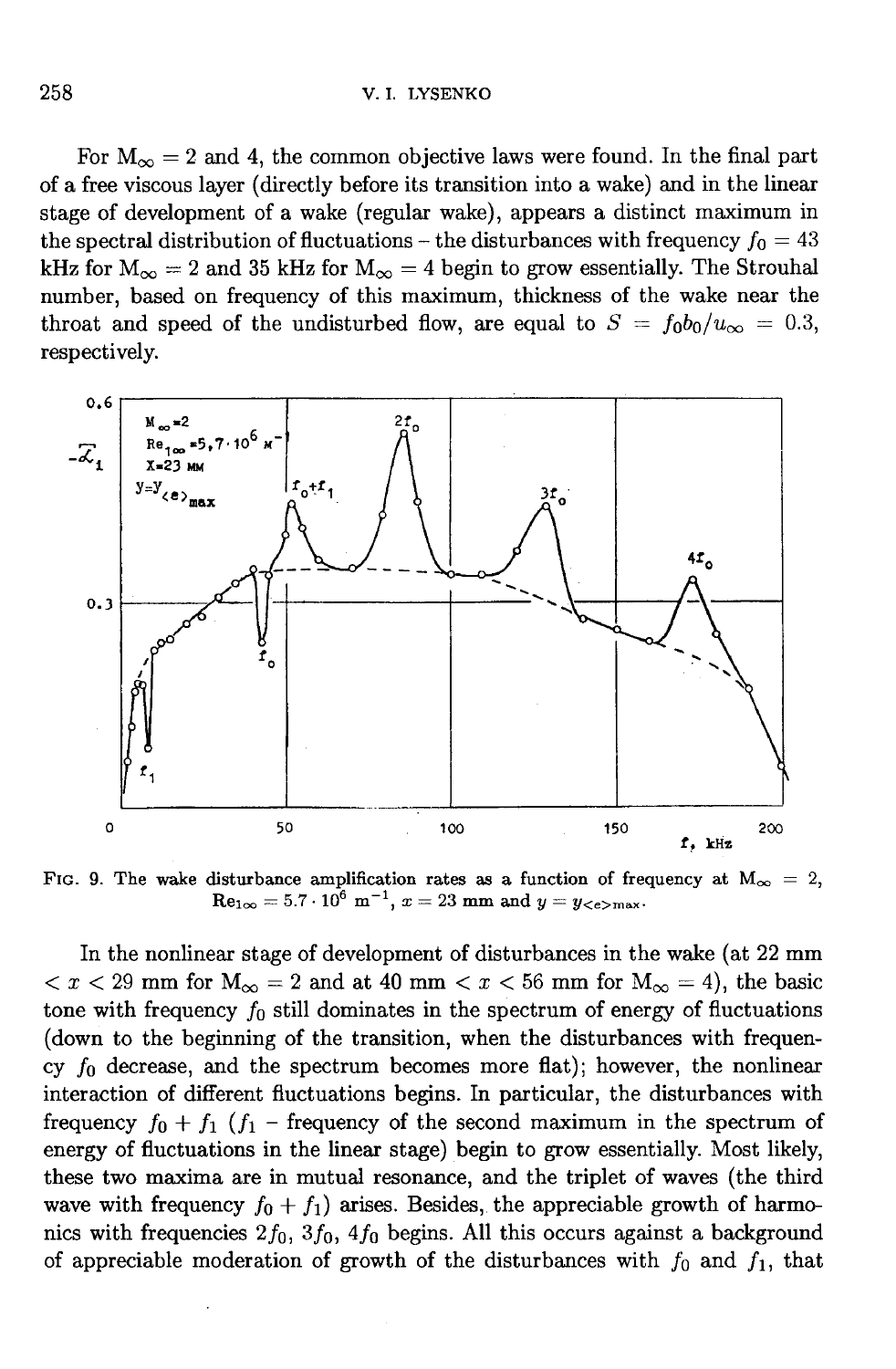allows the author to make the assumption that there is the transfer of energy from the basic tone with  $f_0$  and disturbance with  $f_1$  (or only from the basic tone) to the disturbance with frequency  $f_0 + f_1$ , and from the basic tone – yet to the harmonics with frequencies  $2f_0$ ,  $3f_0$ ,  $4f_0$ . Figs.  $9 - 10$  (the dependences of the disturbance amplification rates on the frequency accordingly for:  $M_{\infty} = 2$ ,  $y = y_{\leq e > \text{max}}$ ;  $M_{\infty} = 4$ ,  $y = y_{\leq e > \text{max}}$  confirm this assumption.



FIG. 10. The disturbance amplification rates as a function of frequency in the wake and in the plate-end boundary layer (- . -) at  $M_{\infty} = 4$ ,  $\text{Re}_{1\infty} = 9 \cdot 10^6$  m<sup>-1</sup> and  $y = y_{\text{ce} > \text{max}}$ .

### 3. CONCLUSIONS

Thus, at  $M_{\infty} = 2$  and 4, the experimental research of development of disturbances in the wake behind the flat plate with symmetric wedge-shaped nose with sharp leading edge and blunt (beveled at the right angle) stern were carried out. These experiments (and also the research on determination of the transition position at  $M_{\infty} = 4$ , 5 and 7 in Part I) have shown the stabilizing influence of the growth of Mach number – the disturbance amplification rates decrease, and the transition in a wake moves away from the model. A wake is also stabilized with decreasing unit Reynolds number. In the nonlinear stage of development of disturbances in a wake, the growth of harmonics was established.

#### **REFERENCES**

1. G.I. BAGAEV, V.A. LEBIGA, V.G. PRIDANOV, V.V. CHERNYH, A supersonic wind tunnel T-325 with low-degree turbulence [in Russian], [in:] Aerodynamic Researches, 11-13, Novosibirsk 1972.